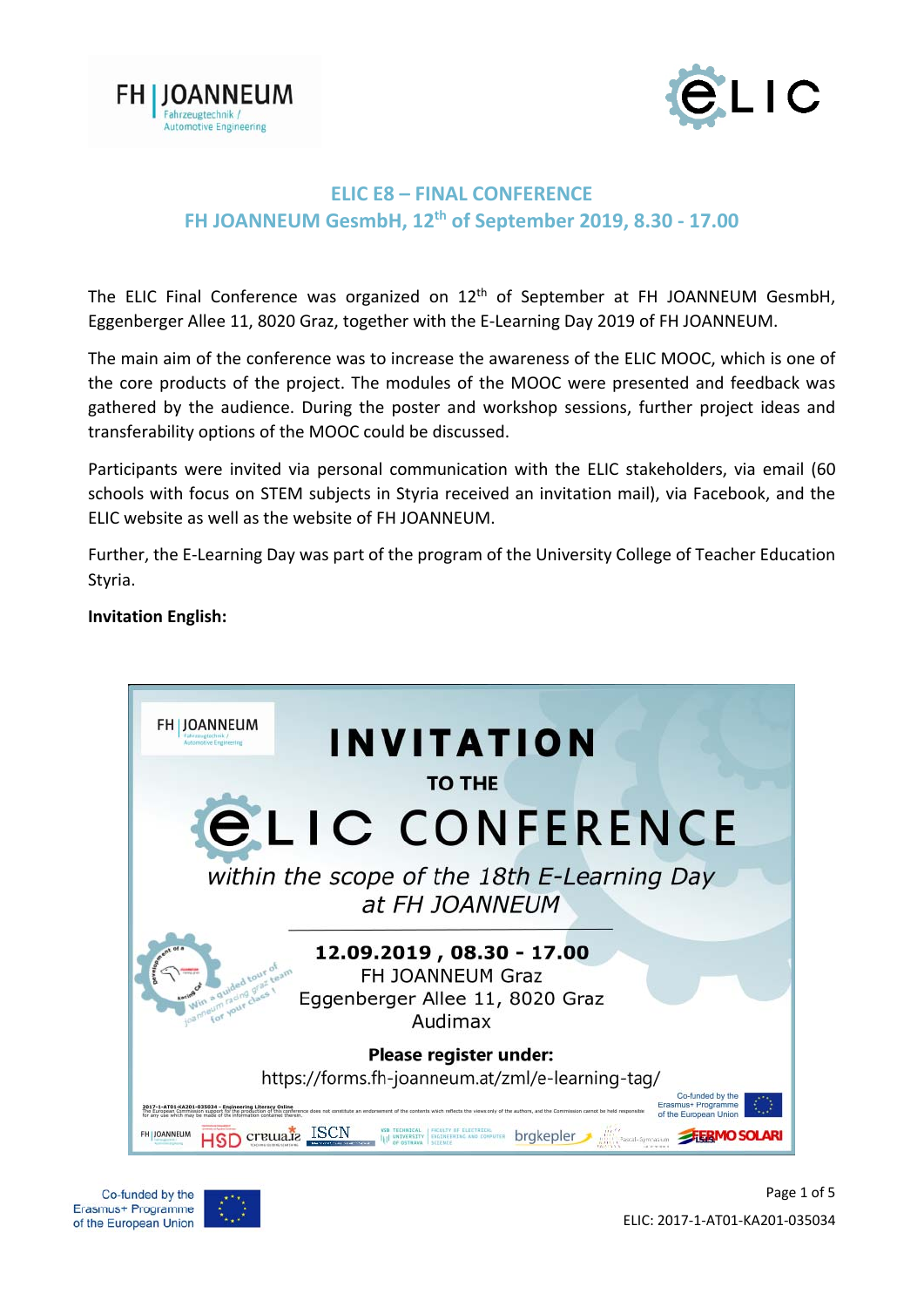



## **ELIC Final Conference Program (German):**



09:00-10:30 **Eröffnung und Keynote** 

Moderation: Robert Gutounig (FHJ, Content-Strategie)

Ort: Audimax, Erdgeschoss

Eröffnung und Begrüßung: Uwe Trattnig (Leiter des Kollegiums der FHJ)

Keynote: Challenges of massive Multiplayer double blind Peer Reviewing Peter Purgathofer (TU Wien)

#### 10:30-11:00 **Kaffeepause mit Posterausstellung** 11:00-12:30 Vorträge (Parallelsession) Hochschulsession Schulsession **ELIC Session Moderation: Jutta Pauschenwein Moderation: Sabine ProBnegg Moderation: Annette Casey** (FHJ, ZML) (FHJ, Internet-Technologien) (FHJ, Fahrzeugtechnik) Ort: Audimax, Erdgeschoss Ort: HS 001, Erdgeschoss Ort: HS 002, Erdgeschoss **Students' Journey eines** Aspekte neuer Lernkultur Wissenschaft zum Anfassen - wie **Günther Dichatschek Studiengangs** geht das? (Universität Salzburg) **Robert Gutounig, Heinz Wittenbrink** (FHJ, Content-Strategie) Zentrum für Gesellschaft, Wissen und Kommunikation) Sprach(los) - inklusiv - digital Angewandte Mathematik in der Forschendes Lernen online lernen Susanne Kamsker, Peter Slepcevic-Zach **Rudolf Zdrahal** Lawinenvorhersage (KF-Uni Graz, Institut für (VS Graz - Viktor Kaplan) Arnold Studeregger-Renner Wirtschaftspädagogik) (Zentralanstalt f. Meteorologie & Geodynamik) "Top 5" Lehrstrategie bei IT Dual Die Bibliothek als "Smartschool" Yes, we MOOC! Michael Ulm, Elmar Krainz **Boris Miedl Hanna Sprenger** (FHJ, Mobile Software Development) (Stadtbibliothek Graz)

Heide Beranek-Knauer (Die 7. fakultät:

(FHJ, Fahrzeugtechnik)

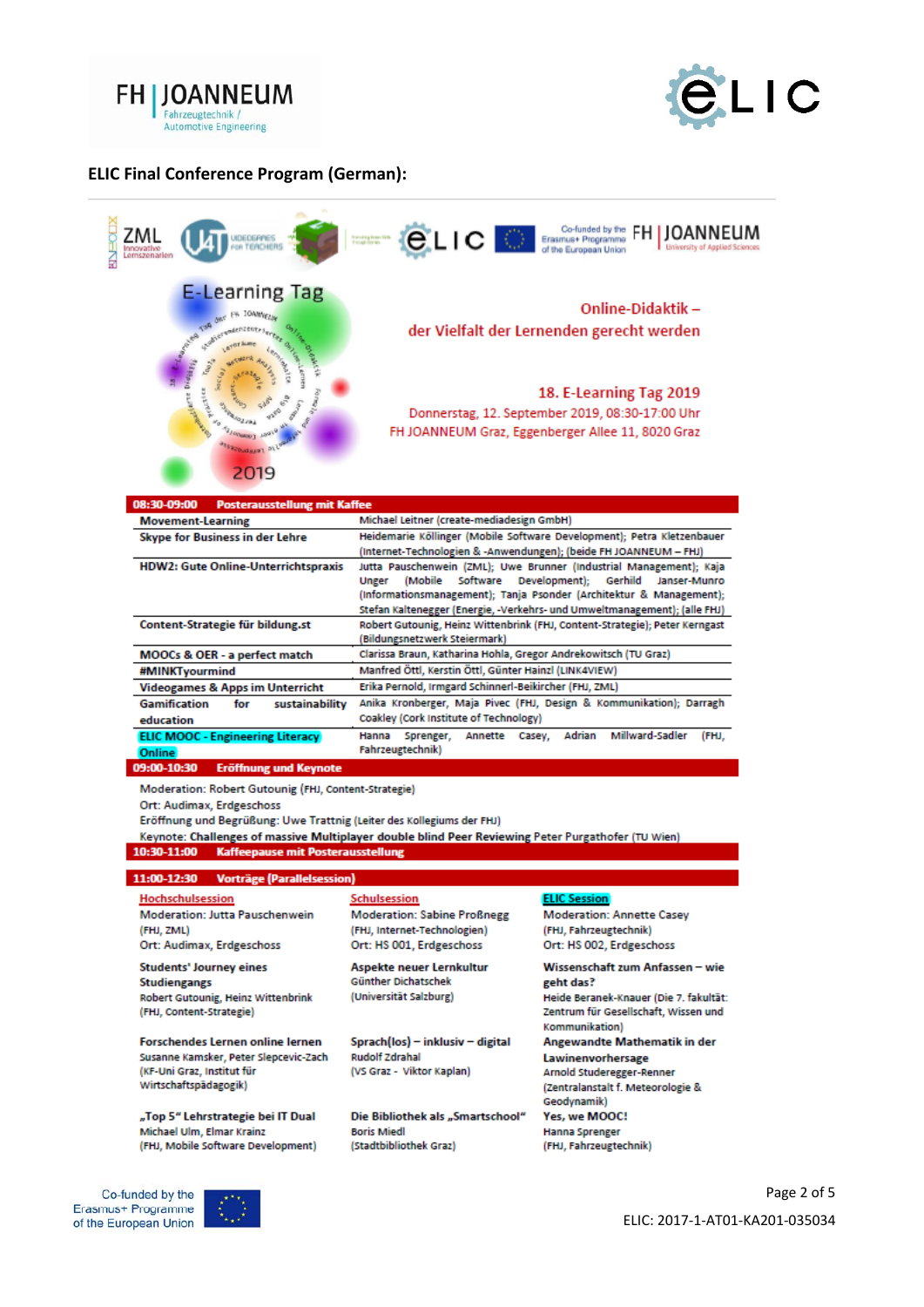







Moderation: Jutta Pauschenwein (FHJ, ZML) Ort: Audimax, Erdgeschoss

## 12:45-13:30 Mittagsbuffet mit P

### 13:30-14:45 Vorträge (Parallels

**Online-Didaktik Session** 

**Moderation: Elmar Krainz** (FHJ, Mobile Software Development) Ort: Audimax, Erdgeschoss

Lehre von heterogenen Gruppen Nina Blasonig, Franz Niederl (FHJ, Internet-Technologien & -Anwendungen)

#### X'unde Kommunikation im E-Learning Bernadette Bruckner (Universität Salzburg und Wien)

Praktikumsbegleitung 2.0 Barbara Fischer (FHJ, Hebammen) 14:45-15:00 Kaffeepause und Posterausste

#### 15:00-16:30 Workshops Parallels

**WS1: Comics in the Classroom** (WS-Sprache Deutsch) Tanja Psonder (FHJ, Architektur & Management), Gerhild Janser-Munro (FHJ, Informationsmanagement)

**Online-Plattformen & Communities Session** 

**Moderation: Robert Gutounig** (FHJ, Content-Strategie) Ort: Hörsaal 001, Erdgeschoss

**Use of Open Educational Resources** Egon Teiniker, Gerhard Seuchter, Sabine Proßnegg (FHJ, Internet-Technologien & -Anwendungen)

**RETRans** Lisa-Maria Putz, Oliver Schauer (FH Steyr, LOGISTIKUM)

Lernen in der Studyblr-Community Hoang Long Nguyen (TU Dresden, D)

**WS2:Smartschool/Smartuniversity** (WS-Sprache Deutsch) Matthias Ronck (fum Film und Medien **Initiativel** 

#### **WS5: Reden Sie mit beim ELIC** MOOC!

(WS-Sprache Deutsch/Englisch) Hanna Sprenger, Annette Casey, Adrian Millward-Sadler (FHJ, Fahrzeugtechnik)

#### Spiele & Videos im Unterricht (Multiplier Event V4T)

Moderation: Jutta Pauschenwein (FHJ, ZML) Ort: SR 015, Erdgeschoss

#### 13:30-13:45 Einleitung

Begrüßungsrunde aller Expertinnen Präsentation: Projekt Videogames for Teachers (V4T) Erika Pernold (FHJ, ZML)

### 13:45-14:15 Interviews

**Baptiste Alcalde (Gesundheitsinformatik)** Martin Fruhman (Internettechnik) Anika Kronberger (Design & Kommunikation; Projekt: Promoting Green Skills Through Games) (alle FHJ)

#### 14:15-15:00 Paneldiskussion

Alle bereits genannten Expertinnen und: Anastasia Sfiri (FHJ, ZML) Lisa-Maria Putz (FH Steyr, LOGISTIKUM) Gerd Krizek (FH Technikum Wien)

15:00-15:15 Kaffeepause

### 15:15-16:30 Workshops

WS3: Lernvideo-Produktion im eLab Gerd Krizek & Stefanie Lietze (FHTW) **WS4: Videogames im Unterricht** (Projektergebnisse V4T) Erika Pernold (FHJ, ZML)

## 16:30 -17:00 Ausklang 18. E-Learning Tag

Moderation: Christina Mossböck (FHJ, ZML) Ort: Audimax, Erdgeschoss

Tagungsbeitrag: kostenlos

Um Anmeldung wird gebeten: http://fhj.to/e-learning-tag Kontakt: linda.michelitsch@fh-joanneum.at

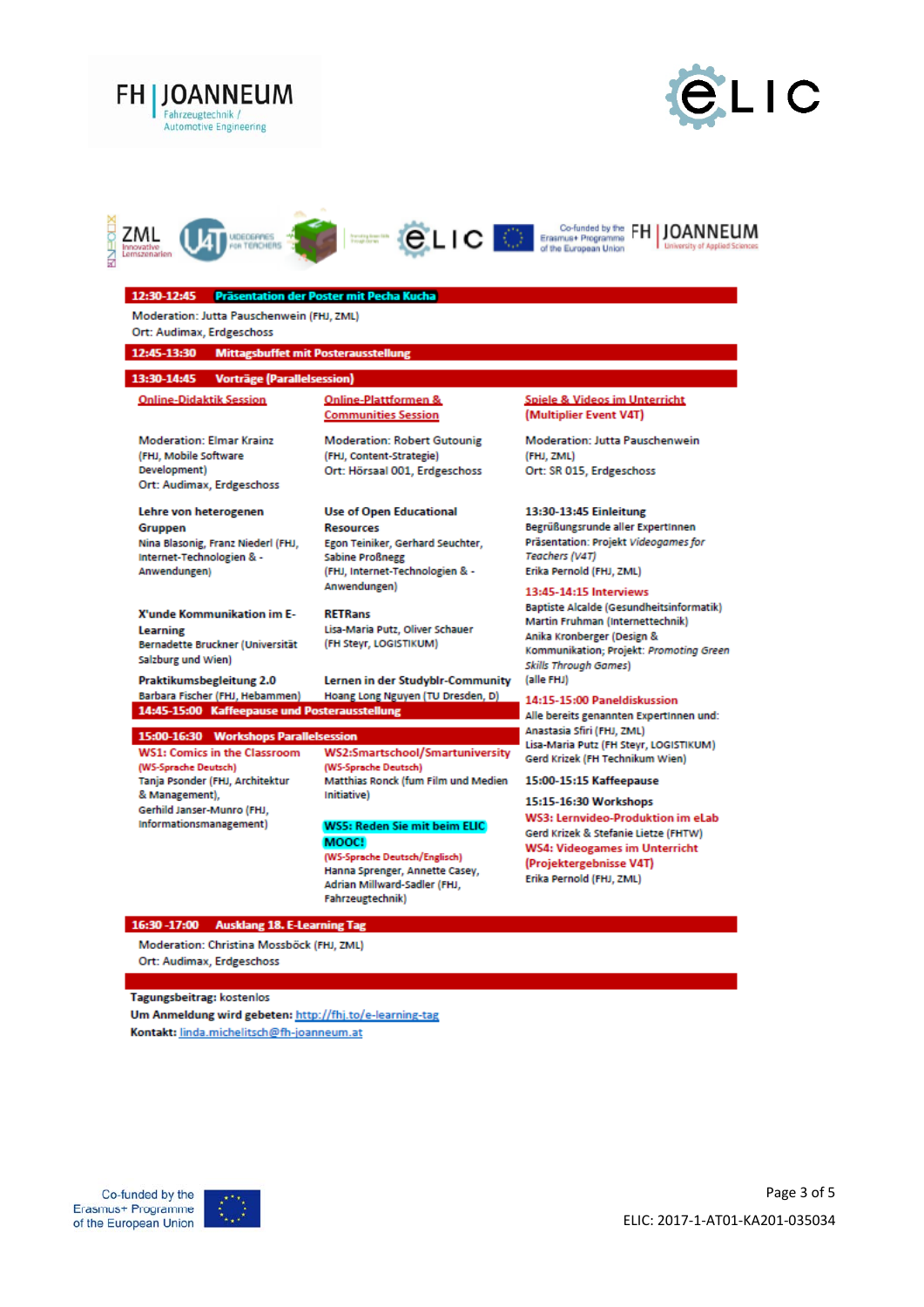



The ELIC conference started with the **poster presentation at the ELIC booth**. Participants of the conference found information on the project and the results of the ELIC MOOC on the ELIC poster, further each participant had the possibility to go through the ELIC MOOC on a laptop provided at the project booth. The project partners from FH JOANNEUM, Cramars and HSD Düsseldorf were available to discuss the results and ask for feedback. ELIC dissemination material like the ELIC bags with the project motto "Yes, we MOOC!" were distributed.

During the **Pecha Kucha session**, the audience was attracted by the speech from Adrian Millward‐ Sadler who presented ELIC at a glance!

In the **first key note lecture** of the ELIC session, participants had the possibility to learn from applied mathematics in avalanche prediction as a good practice example of the importance of STEM subjects in society. **Arnold Studeregger‐Renner** from *Zentralanstalt für Meteorologie & Geodynamik* talked about the daily life in avalanche prediction in Austria and made a connection to applied mathematics in this field. In the end he gave insights in career path of how becoming part of avalanche prediction in Austria.

The **second key note speaker** was **Heide Beranek‐Knauer** from *Die 7.fakultät, Open Lab Graz.* She talked about science communication in STEM subjects and how to motivate young people for scientific topics and scopes. The *Open Lab Graz* offers lab courses for people of all ages in the field of bio sciences, which includes various STEM subjects and is a best‐practice example for public awareness in this field.

In the third part of the ELIC session, the project and its core products were presented by **Hanna Sprenger**, *FH JOANNEUM Graz*. The presentation "Yes, we MOOC!" gave insights into the motivation of the project, the content of the MOOC, number of participants and the results of the evaluation.

The ELIC conference ended with the **workshop "Reden Sie mit beim ELIC MOOC!"**. The workshop offered the possibility to walk through each MOOC week, guided by the responsible project partners, with additional posters and a laptop for each week showing the ELIC MOOC and the diverse teaching materials of the MOOC. Participants could give feedback to the MOOC via defined questions especially addressing usability and transferability of the MOOC.

In total, **185 participants** visited the E‐Learning Day and the ELIC Final Conference, 124 of them from external (non‐project partner) institutions.

A short video with impressions of the ELIC Final Conference can be found here: https://youtu.be/SK\_22SMhdrY